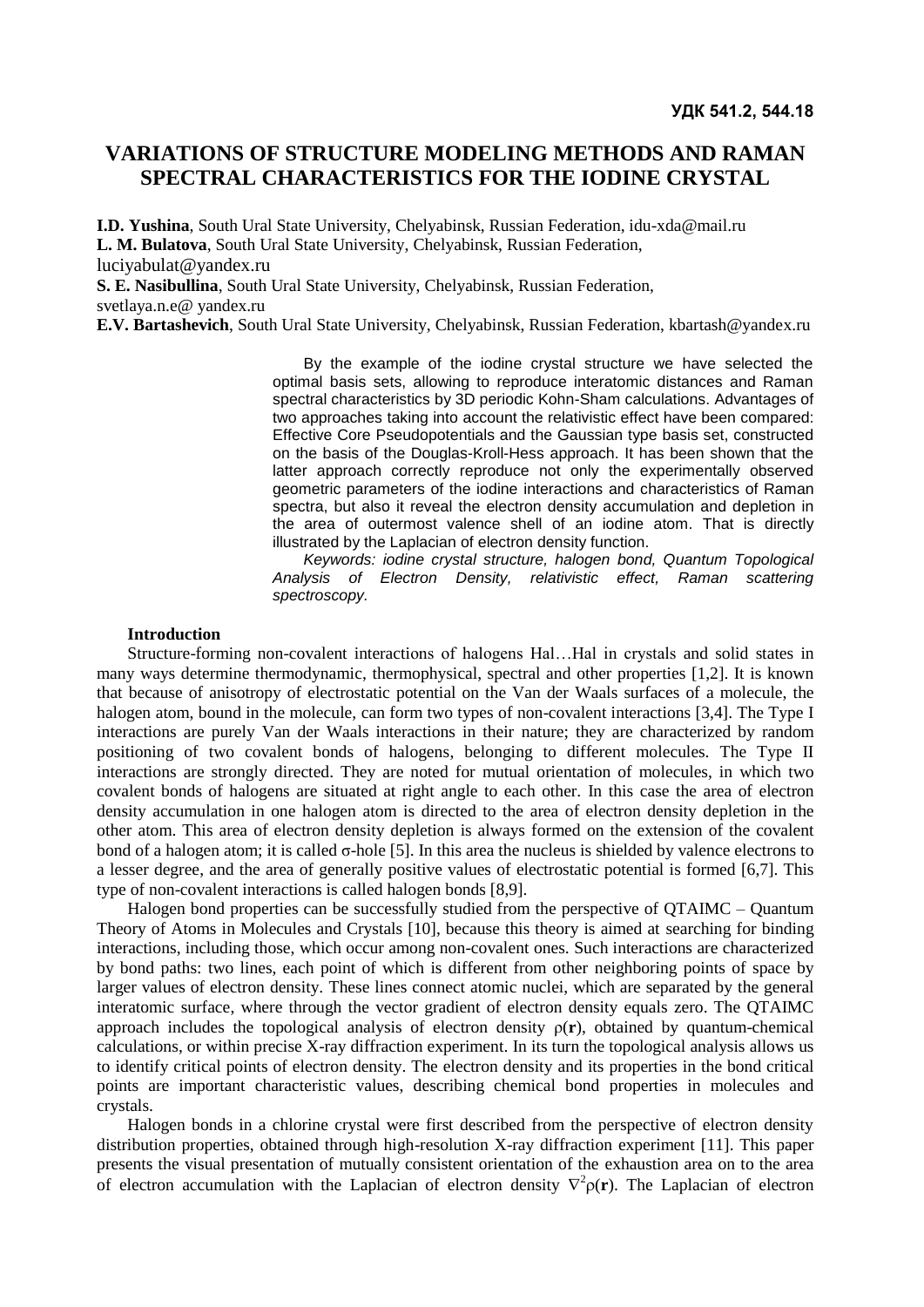density characterizes three-dimensional curvature of its dropping with increase of distance from the atom nucleus. Depending on the ratio of radial positive curvature of electron density and the curvature in the orthogonal directions, the Laplacian will alternate in signs. Alternating minimums and maximums of  $\nabla^2 \rho(\mathbf{r})$  correspond to areas of accumulation  $\nabla^2 \rho(\mathbf{r}) < 0$  and depletion  $\nabla^2 \rho(\mathbf{r}) > 0$  of the electron density around the nucleus, so they show atom electron shells. However, ranges of the Laplacian negative values, which should correspond to outermost electron shells, do not appear at atomic numbers  $Z > 29$ , as it is specified in the paper [12]. That is why, as a rule, other functions of electron density, for instance, one-electron potential, are used for the Br and I compounds for the sake of outermost electron shells localization [9, 13].

Another important feature at reproduction of some experimentally observed halogen properties with high atomic numbers, such as I, At, is the importance of relativistic effect, this is particularly manifested when analyzing properties, connected with outermost electron shells [14, 15]. Together with structural information, obtained from the electron density distribution analysis in the iodine crystal, the special attention shall be paid to its vibrational properties. The most informative method in studying I–I covalent bonds in crystals and solids is Raman spectroscopy [16, 17]. A great number of works deal with the theoretical frequency rates, obtained for structures of isolated polyiodide anions or cationanions systems [18, 19]. However this approach does not allow us to take into consideration the influence of crystal environment, effects of intermolecular interactions in solids, that makes it difficult to compare with the experimental spectral data. Such differences can be partly due to significant disturbance of isolated structure geometry of a molecular complex or a cluster in comparison with the crystal structure. The dynamic approach to crystal lattice with consideration of atomic vibrations around equilibrium positions allows us to explain physicochemical crystal properties, connected with thermal effects, phase transitions, conduction properties. Theoretical calculations allow us to deduce vibrational spectra, to forecast crystal structure stability and to obtain thermodynamic properties, such as heat of formation and sublimation, entropy and others [20].

The purpose of this paper is to select basis sets, allowing to provide the accurate modeling of covalent and halogen bonds and their characteristics in the iodine crystal, as well as to calculate wave numbers for vibrations, that are active in Raman spectra. The method should provide data, suitable for the topological analysis of electron density in conditions of periodic quantum-chemical calculations, and should reproduce experimental data as accurately as possible. For this purpose several of basis sets for the iodine atom available in literature has been tested in this paper, and possibilities and advantages of the two approaches to relativistic effect consideration have been compared. These two approaches are: usage of Effective Core Pseudopotentials and the Gaussian-type basis set, constructed according to Douglas-Kroll-Hess approach [21, 22]. We make the comparison of calculated geometric characteristics of the iodine crystal structure and of electron density properties, calculated for covalent and halogen bonds, with the data obtained on the basis of the high resolution X-ray diffraction experiment [23]. Theoretical vibrational characteristics are compared to the experimental polarized Raman spectra for the single crystal of iodine [24].

#### **Calculations Part**

As a part of the study the periodic calculations of the wave function in the iodine crystal were made using the program CRYSTAL14, by the Kohn-Sham method (B3LYP) and various basis sets, shown in Table 1. Two groups of basis sets were tested. One group included Stuttgart fully-relativistic energyconsistent pseudopotentials ECP-mdf28 and ECP-mdf46 including 28 and 46 core electrons respectively [25]. The pseudopotential ECP-mdf28 could be attributed to the group of potentials with the small core, and ECP-mdf46 has the member of the group with the large core. When using the pseudopotential ECPmdf46 only outer-shell electrons  $5s^2$   $\mu$   $5p^5$  were included into the valence part. The valence part in both cases was described by the three-time split basis sets of the VTZ type. The other group was represented by the DZVP basis set, including 14 shells [26] and its analogue DZVPmod including 11 shells [27]. In the DZVPmod basis set the *sp* type hybrid shells were used to describe internal electron levels, so that up to 8 electrons can be situated exist in this shell. Accounting of relativistic effect was implemented with the help of the DZPDKH basis set in terms of the Douglas-Kroll-Hess approach [21, 22]. The basis set was obtained through optimization of standard Gaussian function coefficients [28, 29], approximating equations, obtained from the electronic part of Dirac Hamiltonian [30].

Iodine crystal structure optimization was made for all atoms of the irreducible cell part with fixed cell parameters. Allowed atom coordinate variations were only those, which did not cause changes in the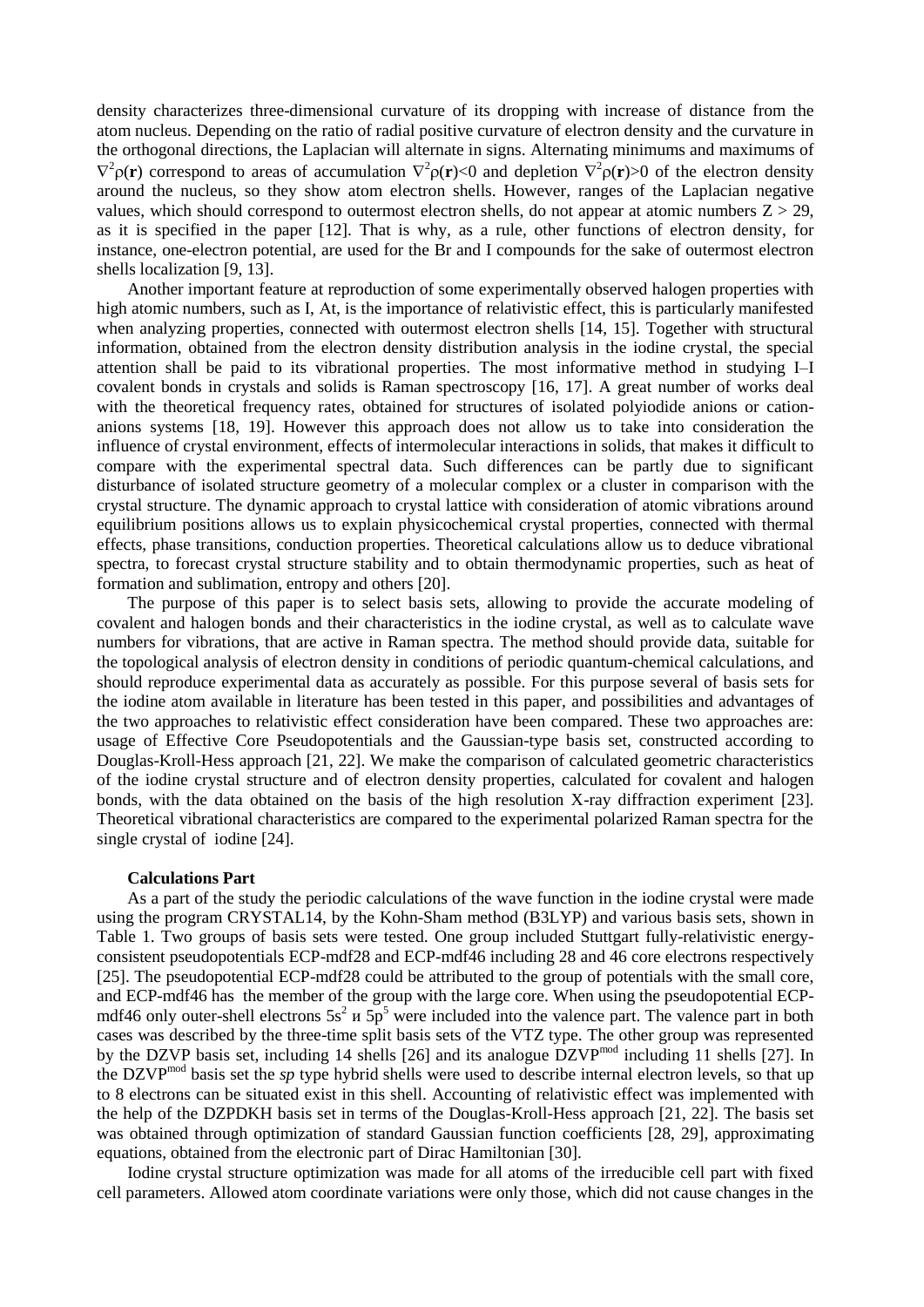crystal symmetry. The Hessian matrix was calculated for the found optimal atom configuration at the Γ point in the center of the Brillouin zone. Vibration frequencies were calculated at the Γ point in the harmonic approximation. On the basis of the obtained data the total Raman intensities were calculated for the single crystal of iodine.

#### **Results and Discussion**

Mutual arrangement of molecules with halogen bonds in the iodine crystal and with the interatomic distances, stated in the paper [23], is shown in Figure 1. It has been found that in case of using fullyrelativistic core pseudopotentials ECP-mdf28 and the valence part, described by the VTZ basis set, such geometric characteristics, as covalent and halogen bond lengths, are reproduced most accurately:  $\Delta R_{II}$  = 0.04 Å,  $\Delta R_{I...I}$  = -0.03 Å, where  $\Delta R = R$  calculated – R experimented. According to the data, represented in Table 1, other basis sets also show satisfactory results when localizing equilibrium geometry in the crystal. In all considered cases the positive values of  $\Delta R$ <sub>I-I</sub> have been observed, besides, the I...I halogen bond lengths have been underestimated in most of the cases.



**Fig. 1. Mutual arrangement of molecules with halogen bonds in the iodine crystal**

The results of the theoretical topological analysis of electron density have been compared to the data from the paper [23]. There the adjusted values of electron density restored on the basis of the extended multipole modeling Hansen and Coppens approach [31] were analyzed for I-I covalent bonds and the strongest I…I noncovalent interactions. The application of basis sets with core pseudopotentials leads to underestimation (ECP-mdf46 VTZ) and overestimation (ECP-mdf28 VTZ) of electron density in the I-I covalent bond critical points. The DZPDKH basis set provides a significantly understated halogen bond length and, consequently, an overstated electron density in the halogen bond critical points  $\Delta \rho(\mathbf{r}_b) = 0.007$  atomic units. However, the observed range of  $\Delta \rho(\mathbf{r}_b)$  values both for covalent and halogen bonds may be considered to be reasonable.

| opumized in different basis sets |                                             |                      |                                             |                      |                                             |                      |  |
|----------------------------------|---------------------------------------------|----------------------|---------------------------------------------|----------------------|---------------------------------------------|----------------------|--|
| Basis set                        | $I(1) - I(2)$<br>Covalent bond              |                      | I(1)I(3)<br>Halogen bond                    |                      | I(1)I(1)<br>Van der Waals<br>interactions   |                      |  |
|                                  | $R^{\overline{\text{calculation}}}$         | $\rho(\mathbf{r}_b)$ | $R^{\text{calculation}}$                    | $\rho(\mathbf{r}_b)$ | $R^{\overline{\text{calculation}}}$         | $\rho(\mathbf{r}_b)$ |  |
| ECP-mdf46 VTZ                    | 2.876                                       | 0.045                | 3.709                                       | 0.011                |                                             |                      |  |
| ECP-mdf28 VTZ                    | 2.755                                       | 0.059                | 3.474                                       | 0.018                | 3.977                                       | 0.008                |  |
| $DZVP^{mod}$                     | 2.791                                       | 0.062                | 3.473                                       | 0.018                | 3.940                                       | 0.009                |  |
| <b>DZVP</b>                      | 2.802                                       | 0.061                | 3.467                                       | 0.019                | 3.939                                       | 0.009                |  |
| <b>DZPDKH</b>                    | 2.812                                       | 0.060                | 3.414                                       | 0.022                | 4.060                                       | 0.007                |  |
| Experimental [23]                | $R^{exp} = 2.718$<br>$p(r_b)^{exp} = 0.050$ |                      | $R^{exp} = 3.501$<br>$p(r_b)^{exp} = 0.015$ |                      | $R^{exp} = 3.980$<br>$p(r_b)^{exp} = 0.009$ |                      |  |

**Distances (Å), the values of the electron density in the bond critical point (a.u.) in the crystal structure of iodine, optimized in different basis sets**

**Table 1**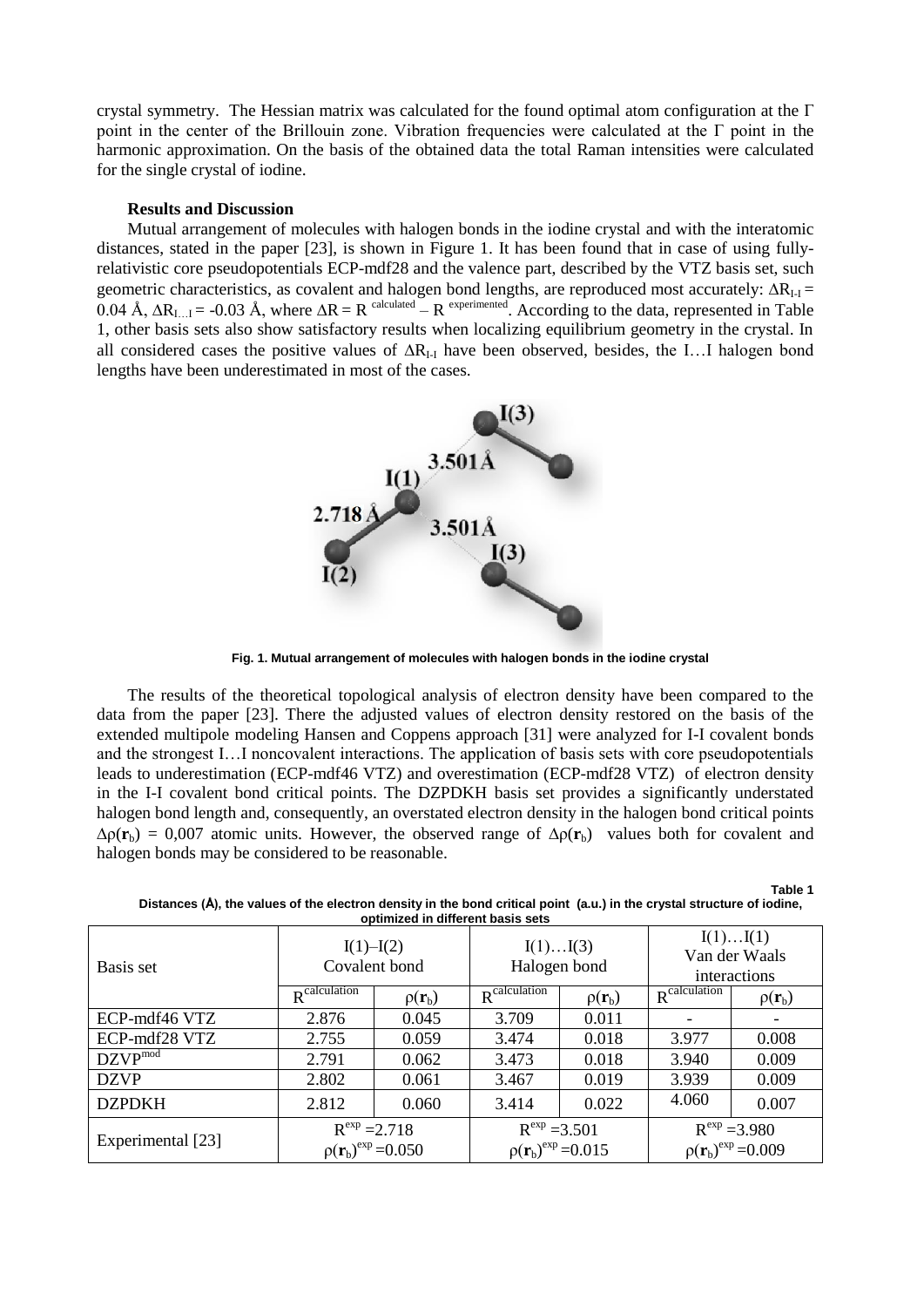The following characteristic features have been observed while analyzing the Laplacian of electron density distribution in the crystal plane, containing halogen bonds between diiodine molecules. When using the DZVP basis sets with core pseudopotentials, the covalent bond area and the space between neighbouring molecules are described in the similar way. In both cases the covalent bond areas have similar level of observed details. However, the Laplacian of electron density in Figure 2a,b does not show the electron density accumulation in the outermost electron shell area of iodine. This fact evidences low informative value of the  $\nabla^2 \rho(\mathbf{r})$  function when describing iodine ability to form halogen bonds. On the contrary, the outline map of the electron density Laplacian, obtained through the DZPDKH basis set and indicated in Figure 2c demonstrates the electron density accumulation in the iodine atom equatorial area and exhaustion formed on the continuation of the covalent bond. Consequently, the DZPDKH basis set appears to be the only one of the studied sets, which demonstrates the principle of halogen bond formation: orientation of the area of electron density accumulation of one atom up on the area of electron density exhaustion of the other. Figure 2c shows the I-I covalent bond area in greater details (contour lines of 0.002, 0.004 and 0.008 atomic units) and it also has the contour line of 0.002 atomic units in the halogen bond area unlike Figures 2a and 2b.



**Fig. 2. The contour lines of the Laplacian of the electron density, accompanied by bond paths in iodine crystal in a variety of basis sets: in fully-relativistic pseudopotential basis set type ECP-28mdf VTZ (a), in the DZVP basis set (b) and DZPDKH (c)**

According to the data of experimental polarized spectra [24] two lines are observed for the iodine crystal. These lines correspond to the in-phase and out-of-phase valence symmetrical vibrations. In the first case, the change of lengths of neighboring molecules is in coordination, while in the second case, it is out-of-phase: the stretch of the covalent bond in one molecule corresponds to the contraction in the neighboring molecule. Symmetry of obtained in-phase  $A_g$  and out of phase  $B_{2g}$  vibrations corresponds to the experimental data from the polarized spectra [24] (Table 2).

**Table 2**

| Basis set         | $v(A_g)$ I–I, cm <sup>-1</sup> | $v(B_{2g})$ I-I, cm <sup>-1</sup> |
|-------------------|--------------------------------|-----------------------------------|
| ECP-mdf46 VTZ     | 166.5                          | 177.5                             |
| ECP-mdf28 VTZ     | 196.5                          | 202.2                             |
| $DZVP^{mod}$      | 178.6                          | 187.4                             |
| <b>DZVP</b>       | 180.7                          | 188.5                             |
| <b>DZPDKH</b>     | 180.5                          | 188.8                             |
| Expiremental [25] | 180                            | 189                               |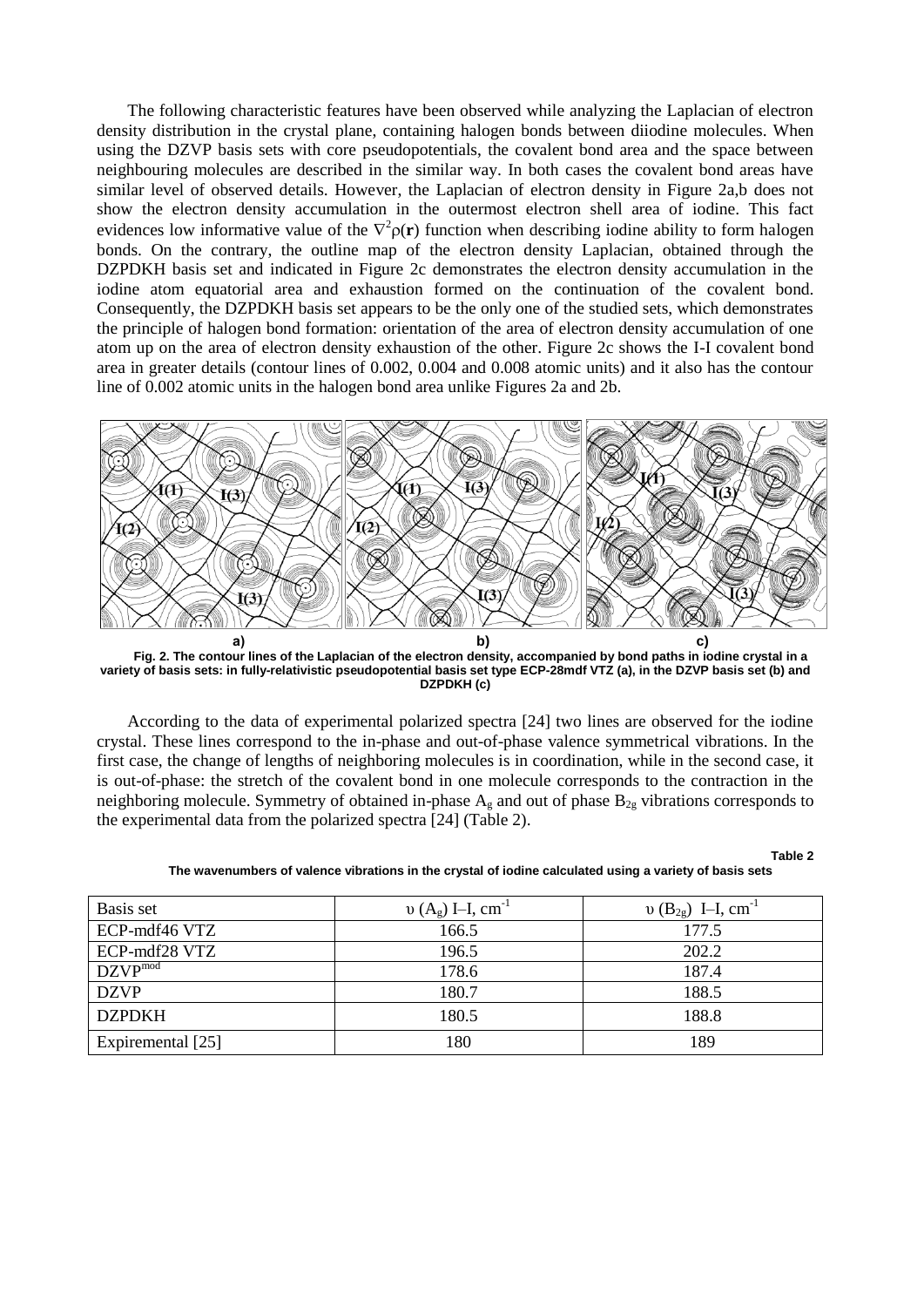

**Fig.3 Calculated unpolarized Raman spectra of iodine crystal optimized in various basis sets**

On the basis of obtained theoretical wavenumbers for stretching vibrations in the iodine crystal it is possible to select a group of preferable basis sets, reproducing the data of experimental polarized spectra within the error of 2  $cm^{-1}$ . They are DZVP<sup>mod</sup>, DZVP and DZPDKH. The application of the core pseudopotential with a big core ECP-mdf46 leads to substantial decrease of obtained wave numbers, and application of the pseudopotential with a small core ECP-mdf28 leads to underestimation, where deviations from the experimental value in these cases are comparable.

Display of the calculated integrated Raman spectra (Figure 3) allows us to visually assess the ratio of in-phase and out-of-phase vibrations and overlapping of the lines, corresponding to them. Maximum resolution of lines is attained through the use of the basis set ECP-mdf46 VTZ, the difference between stretching peaks equals  $13 \text{ cm}^{-1}$ . The greatest overlapping of lines is observed in the basis set ECPmdf28 VTZ, where the difference between stretching peaks equals 6 cm<sup>-1</sup>. Basis sets of the DZVP group demonstrate roughly the same difference between wave numbers of in-phase and out-of-phase vibrations; however, in case of the DZPDKH basis the out-of-phase vibration is characterized by relatively lower intensity.

### **Conclusion**

As can be seen from the above, basis sets with fully-relativistic core pseudopotentials slightly underestimate electron density in the critical point of the covalent bond. However, lack of overlapping in grade lines in the area linking to the core makes it vulnerable to apply basis sets with core pseudopotentials in the electron density topological analysis tasks.

Calculated wave numbers of iodine vibrations in the crystal, which have been obtained when analyzing the basis sets, show that the application of core pseudopotentials ECP-mdf46 and ECP-mdf28 leads to significant deviations from experimentally observed values. Other basis sets reproduce experimentally observed wavenumbers within the accuracy up to  $\pm 2$  cm<sup>-1</sup>, only understating the difference between in-phase and out-of-phase vibrations a little.

The Laplacian of electron density, obtained with the use of the DZPDKH basis set, demonstrates accumulation of electron density in the area of the outermost valence shell of iodine atoms. That is why the DZPDKH basis set, where the relativistic effect on the basis of the Douglas-Kroll-Hess approach is taken into consideration, is the most suitable for modeling and analyzing electron density topological properties in crystals of iodine containing compounds with halogen bonds.

The work was supported by the Russian Ministry for Education and Science GZ729, and was carried out on a supercomputer "TORNADO" SUSU.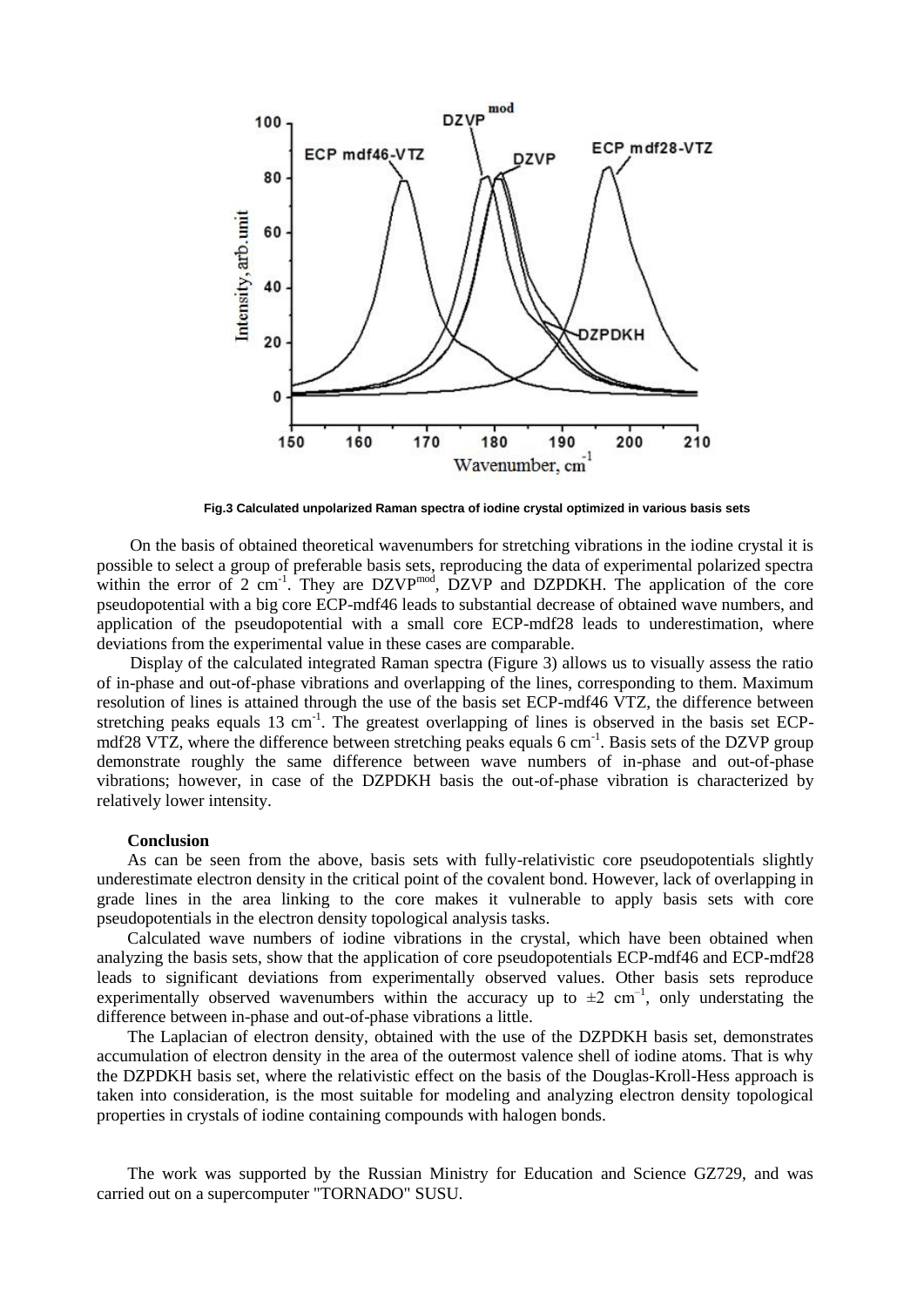## **References**

1. Kupper, F.C. Commemorating Two Centuries of Iodine Research: An Interdisciplinary Overview of Current Research / F.C. Kupper, M.C. Feiters, B. Olofsson, T. Kaiho, S. Yanagida, M.B. Zimmermann, L.J. Carpenter, G.W. Luther, Z. Lu, M. Jonsson, L. Kloo // Angew. Chem. Int. Ed. – 2011. – Vol. 50. – P. 11598–11620.

2. Svensson, P. H. A vibrational spectroscopic, structural and quantum chemical study of the triiodide ion / P. H. Svensson, L. Kloo // J. Chem. Soc. Dalton Trans – 2000. – P. 2449–2455.

Sakurai, T. A nuclear quadrupole resonance and X-ray study of the crystal structure of 2,5dichloroaniline / T. Sakurai, M. Sundaralingam, G.A. Jeffrey // Acta Crystallogr. – 1963. – Vol. 16. – P. 354–363.

4. Desiraju, G.R. Crystal Engineering: the Design of Organic Solids / G.R. Desiraju // J. Appl. Cryst. – 1991. – Vol. 16. – P. 265.

5. Politzer, P. Halogen bonding: an electrostatically-driven highly directional noncovalent interaction / P. Politzer, J.S. Murray, T. Clark // Phys. Chem. Chem. Phys. – 2010. – Vol. 12. –P. 7748–7757.

6. Politzer, P. Perspectives on halogen bonding and other σ-hole interactions: Lex parsimoniae (Occam's Razor) / P. Politzer, K.E. Riley, F.A. Bulat, J.S. Murray // Comput. Theor. Chem. – 2012. – P. 2–8.

7. Clark, T. Halogen bonding: the σ-hole. J Mol Model / T. Clark, M. Hennemann, J.S. Murray, P. Politzer // J. Mol. Model. – 2007. – Vol. 13. – P. 291–296.

8. Desiraju, G.R. Definition of the halogen bond (IUPAC Recommendations 2013) / G.R. Desiraju, P.S. Ho, L. Kloo, A.C. Legon, R. Marquardt, P. Metrangolo, A. P. Politzer, G. Resnati, K. Rissanen // Pure Appl. Chem. – 2013. – Vol. 85. – P. 1711–1713.

Bartashevich, E.V. Halogen bonding and other iodine interactions in crystals of dihydrothiazolo(oxazino)quinolinium oligoiodides from the electron-density viewpoint / E.V. Bartashevich, I.D. Yushina, A.I. Stash, V.G. Tsirelson // Cryst. Growth. Des. – 2014. – Vol. 14. – P. 5674–5684.

10. Бейдер, Р. Атомы в молекулах. Квантовая теория / Р. Бейдер. – М.: Мир, 2001. – 532 с.

11. Tsirelson, V.G. Topological definition of crystal structure: determination of the bonded interactions in solid molecular chlorine / V.G. Tsirelson, P.F. Zou, T.H. Tang, R. Bader // Acta Crystallogr. – 1995.  $-$  Vol. 51.  $-$  P. 143–153.

12. Kohout, M. Contribution to the electron distribution analysis. I. Shell structure of atoms / M. Kohout, A. Savin, H. Preuss // J. Chem. Phys. – 1991. – Vol. 95. – P. 1928–1929.

13. Hunter ,G. Conditional probability amplitudes in wave mechanics / G. Hunter // Int. J. Quant. Chem. – 1975. – Vol. 9. – P. 237–238.

14. Silvi, B. Classification of chemical bonds based on topological analysis of electron localization functions / B. Silvi, A. Savin, M. Causà // Nature. – 1994. – Vol. 371. – P. 683–686.

15. Pilmé, J. Introducing the ELF topological analysis in the field of quasirelativistic quantum calculations / J. Pilmé, E. Renault, T. Ayed, G. Montavon, N. J. Galland // Chem. Theor. Comput. – 2012. – Vol. 8. – P. 2985 – 2990.

16. Svensson, P. H. Synthesis, Structure, and Bonding in Polyiodide and Metal Iodide-Iodine Systems / P. H. Svensson, L. Kloo // Chemical Reviews. – 2003. – Vol. 103. – P.1649–1684.

17. Deplano, P. Structural and Raman spectroscopic studies as complementary tools in elucidating the nature of the bonding in polyiodides and in donor-I2 adducts / P. Deplano, J. R. Ferraro, M. L. Mercuri, E. F. Trogu // Coordination Chemistry Reviews. – 1999. – Vol. 188. – P. 71–95.

18. Al-Hashimi, N.A. Ab initio study on the formation of triiodide CT complex from the reaction of iodine with 2,3-diaminopyridine/ N.A. Al-Hashimi, Y.H. A. Hussein // Spectrochimica Acta Part A. – 2010. – Vol. 75. – P. 198–202.